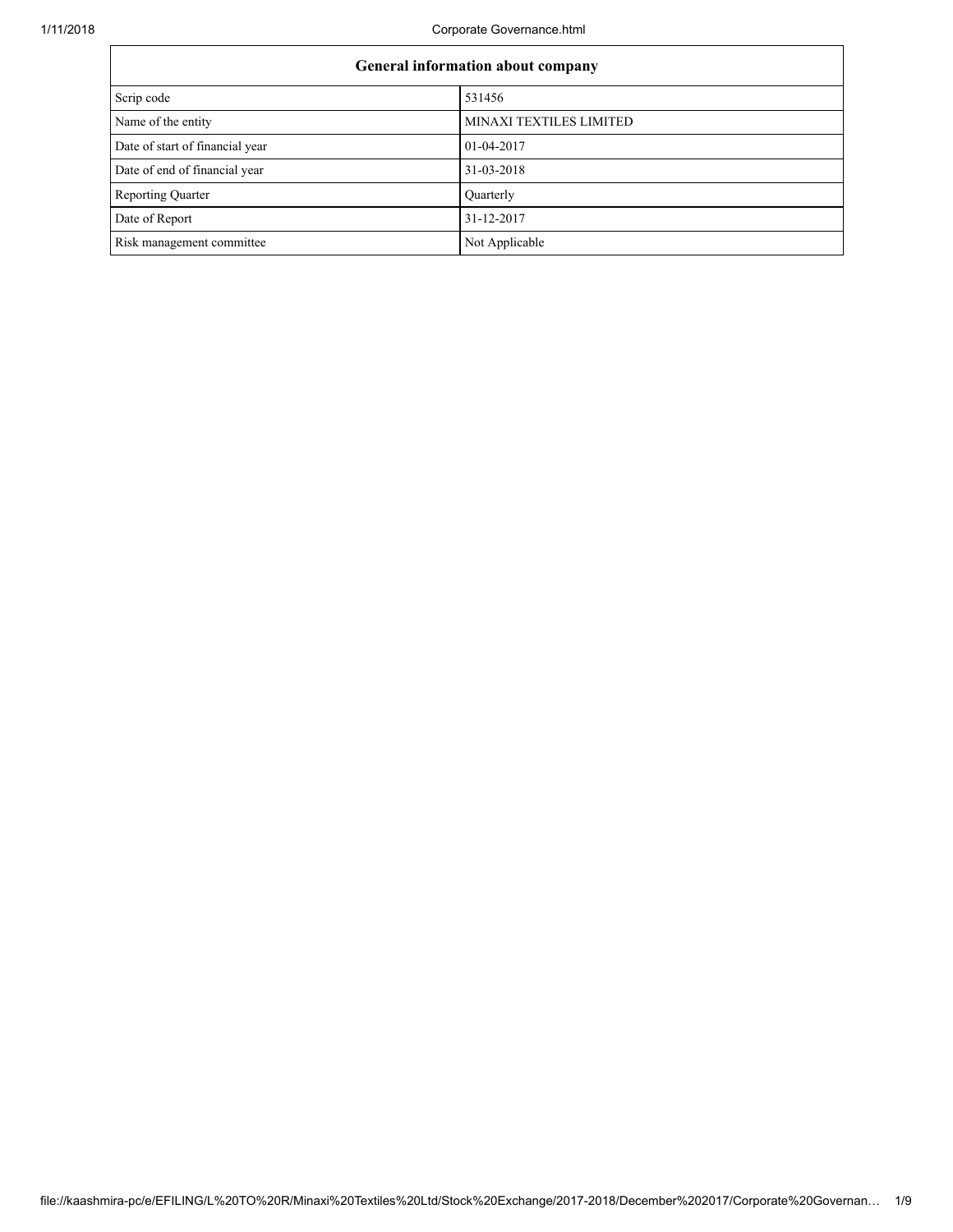| Annexure I                                                                           |                |  |
|--------------------------------------------------------------------------------------|----------------|--|
| Annexure I to be submitted by listed entity on quarterly basis                       |                |  |
| I. Composition of Board of Directors                                                 |                |  |
| Disclosure of notes on composition of board of directors explanatory                 |                |  |
| Is there any change in information of board of directors compare to previous quarter | N <sub>0</sub> |  |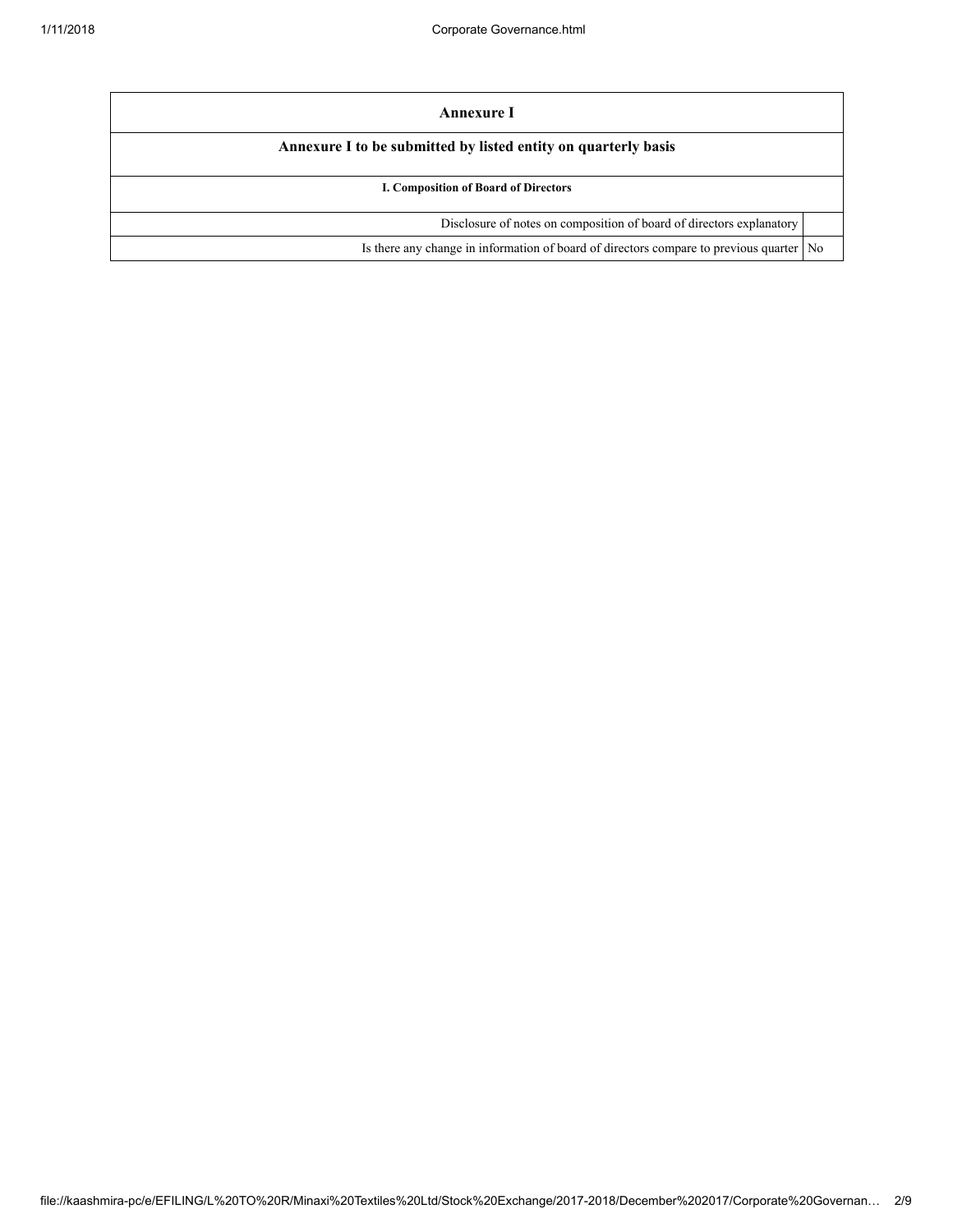| Annexure 1                                                                        |  |  |
|-----------------------------------------------------------------------------------|--|--|
| <b>II. Composition of Committees</b>                                              |  |  |
| Disclosure of notes on composition of committees explanatory                      |  |  |
| Is there any change in information of committees compare to previous quarter   No |  |  |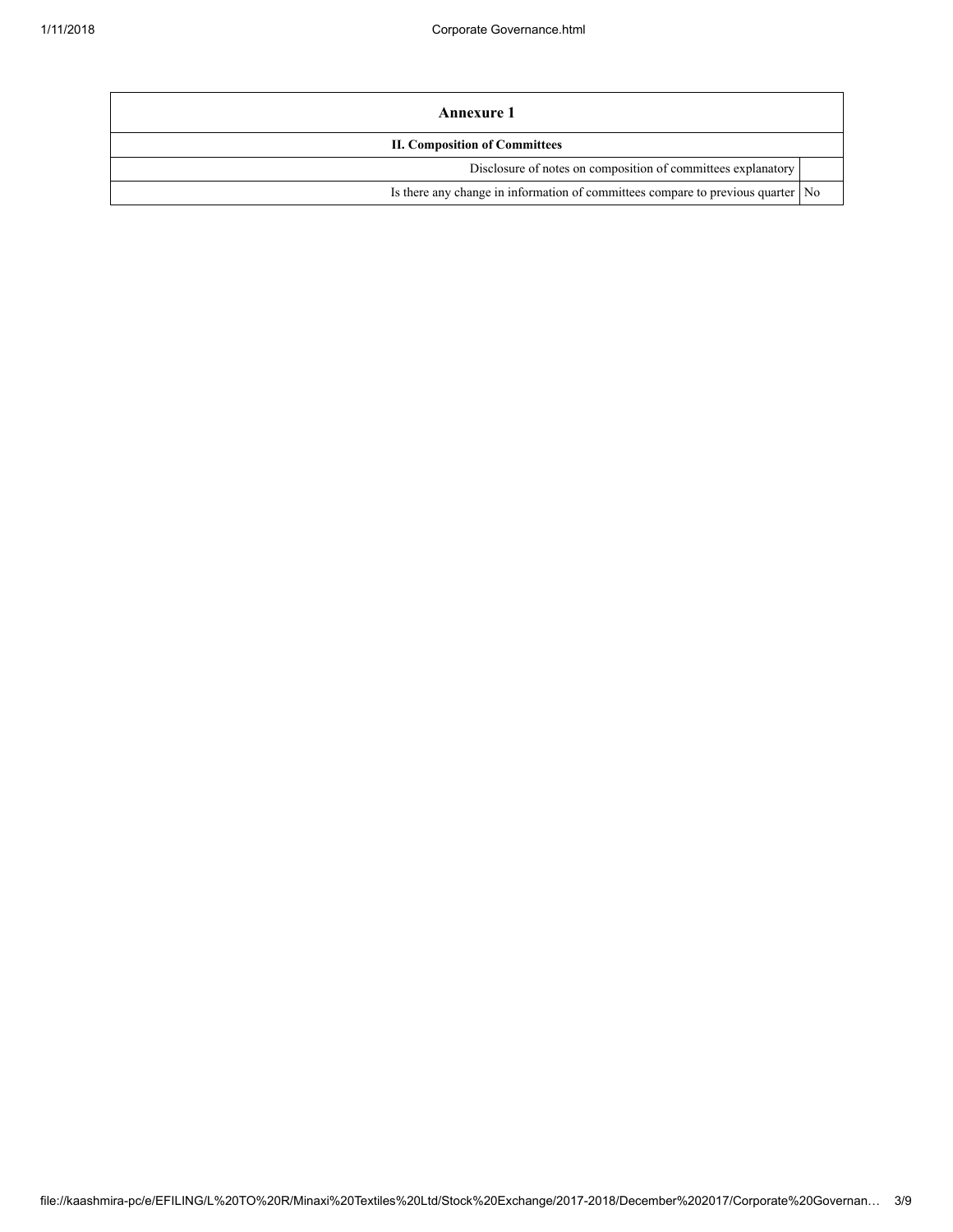|                                                                  | Annexure 1                                               |                                                         |                                                                |  |  |
|------------------------------------------------------------------|----------------------------------------------------------|---------------------------------------------------------|----------------------------------------------------------------|--|--|
|                                                                  | <b>Annexure 1</b>                                        |                                                         |                                                                |  |  |
|                                                                  | <b>III. Meeting of Board of Directors</b>                |                                                         |                                                                |  |  |
| Disclosure of notes on meeting of board of directors explanatory |                                                          |                                                         |                                                                |  |  |
| <b>Sr</b>                                                        | $Date(s)$ of meeting (if any) in the<br>previous quarter | $Date(s)$ of meeting (if any) in the<br>current quarter | Maximum gap between any two consecutive (in<br>number of days) |  |  |
| 1                                                                | 12-08-2017                                               |                                                         |                                                                |  |  |
| 2                                                                | 12-09-2017                                               |                                                         | 30                                                             |  |  |
| 3                                                                | 29-09-2017                                               |                                                         | 16                                                             |  |  |
| $\overline{4}$                                                   |                                                          | 12-12-2017                                              | 73                                                             |  |  |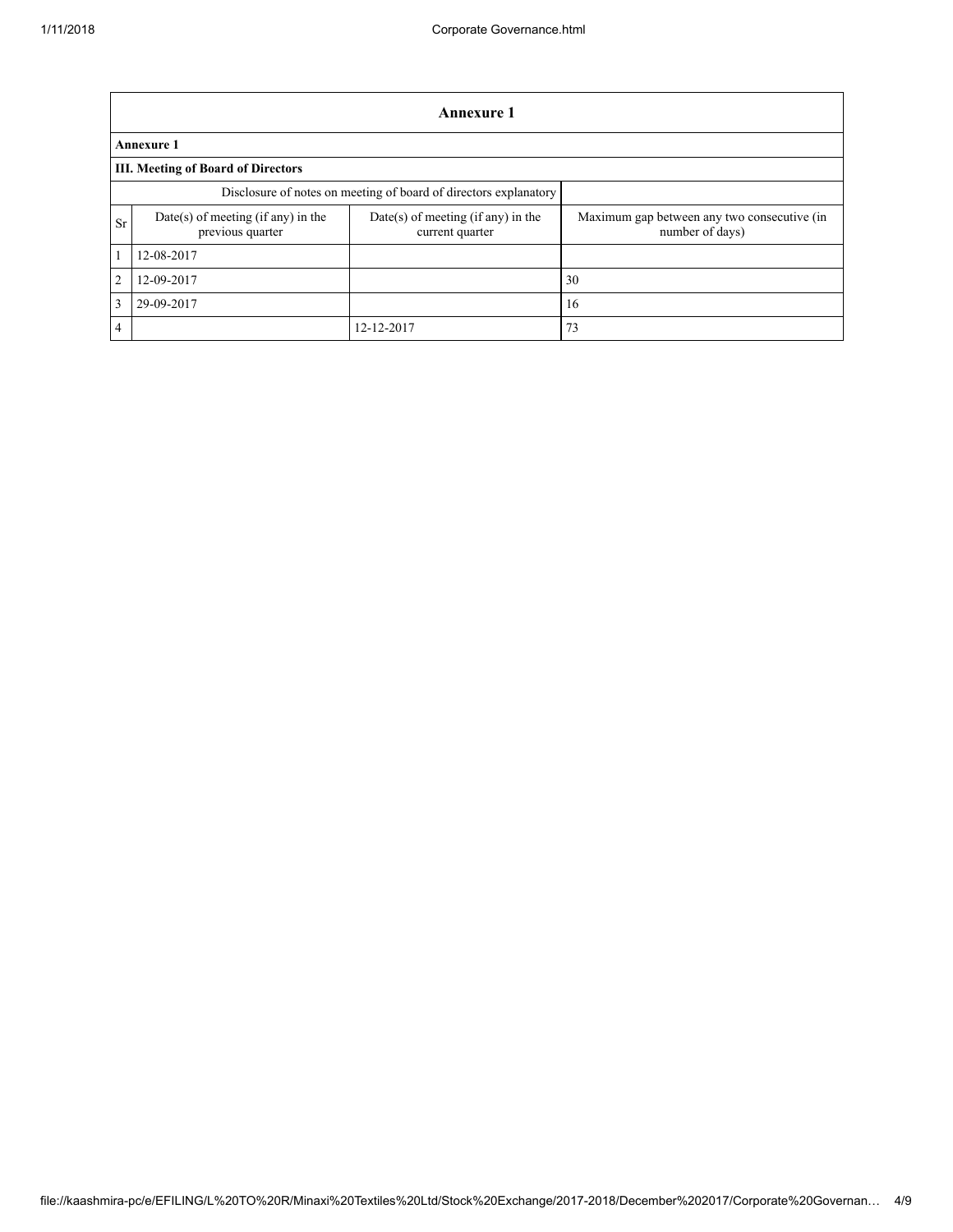|           | <b>Annexure 1</b>                                        |                                                                     |                                                     |                                           |                                                                   |                                                                               |                               |
|-----------|----------------------------------------------------------|---------------------------------------------------------------------|-----------------------------------------------------|-------------------------------------------|-------------------------------------------------------------------|-------------------------------------------------------------------------------|-------------------------------|
|           | <b>IV. Meeting of Committees</b>                         |                                                                     |                                                     |                                           |                                                                   |                                                                               |                               |
|           | Disclosure of notes on meeting of committees explanatory |                                                                     |                                                     |                                           |                                                                   |                                                                               |                               |
| <b>Sr</b> | Name of<br>Committee                                     | $Date(s)$ of meeting<br>of the committee in<br>the relevant quarter | Whether<br>requirement of<br>Ouorum met<br>(Yes/No) | Requirement<br>of Ouorum<br>met (details) | Date(s) of meeting of<br>the committee in the<br>previous quarter | Maximum gap between<br>any two consecutive<br>meetings (in number of<br>days) | Name of<br>other<br>committee |
|           | Audit<br>Committee                                       | 12-12-2017                                                          | Yes                                                 | All directors<br>remain<br>present        | 12-09-2017                                                        | 90                                                                            |                               |
|           | <b>Stakeholders</b><br>Relationship<br>Committee         | 12-12-2017                                                          | Yes                                                 | All directors<br>remain<br>present        | 12-09-2017                                                        | 90                                                                            |                               |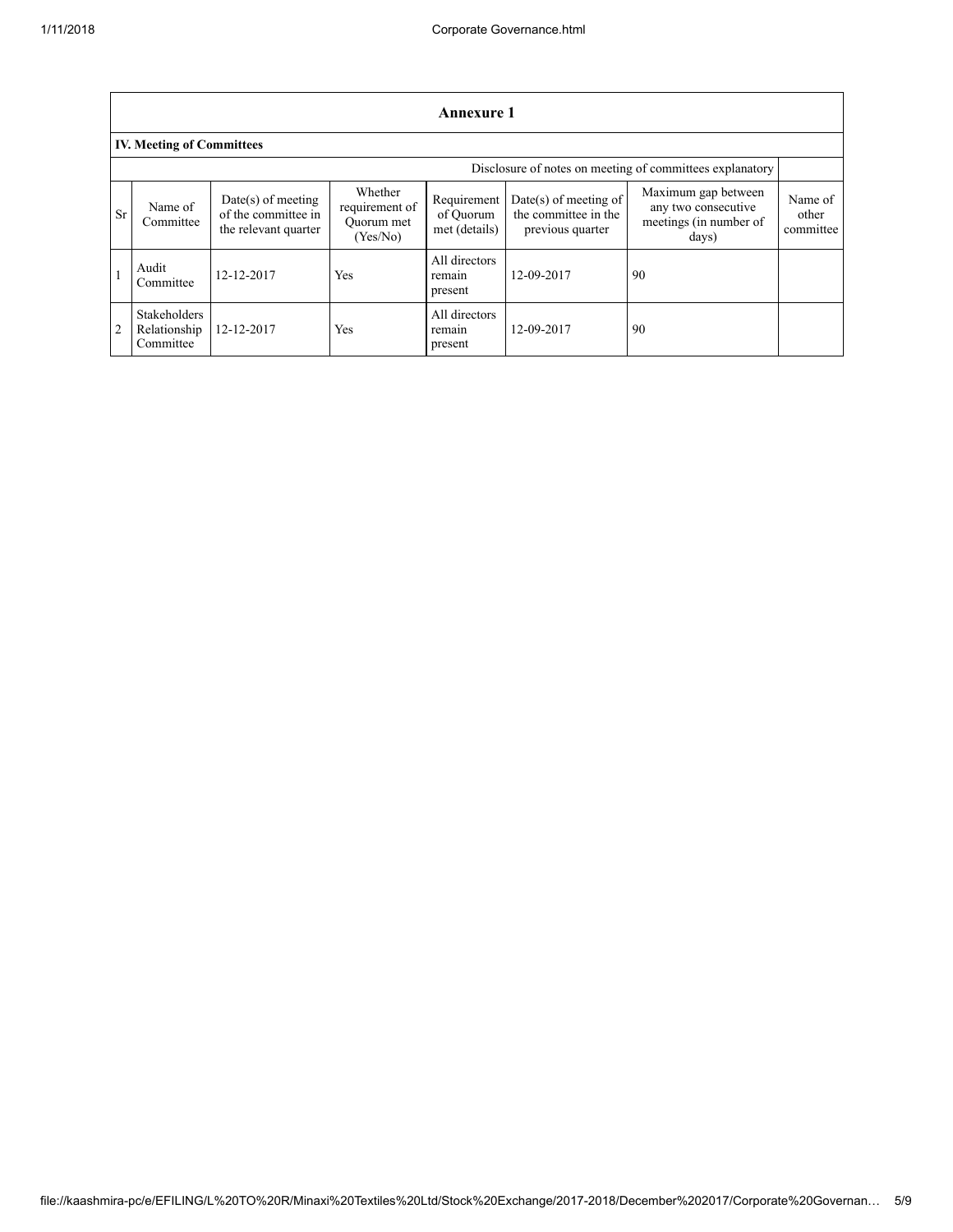|                               | Annexure 1                                                                                                |                                  |                                                                    |  |
|-------------------------------|-----------------------------------------------------------------------------------------------------------|----------------------------------|--------------------------------------------------------------------|--|
| V. Related Party Transactions |                                                                                                           |                                  |                                                                    |  |
|                               | Subject                                                                                                   | Compliance status<br>(Yes/No/NA) | If status is "No" details of non-<br>compliance may be given here. |  |
|                               | Whether prior approval of audit committee obtained                                                        | NA                               |                                                                    |  |
| $\overline{2}$                | Whether shareholder approval obtained for material RPT                                                    | NA                               |                                                                    |  |
| $\mathcal{F}$                 | Whether details of RPT entered into pursuant to omnibus approval<br>have been reviewed by Audit Committee | <b>NA</b>                        |                                                                    |  |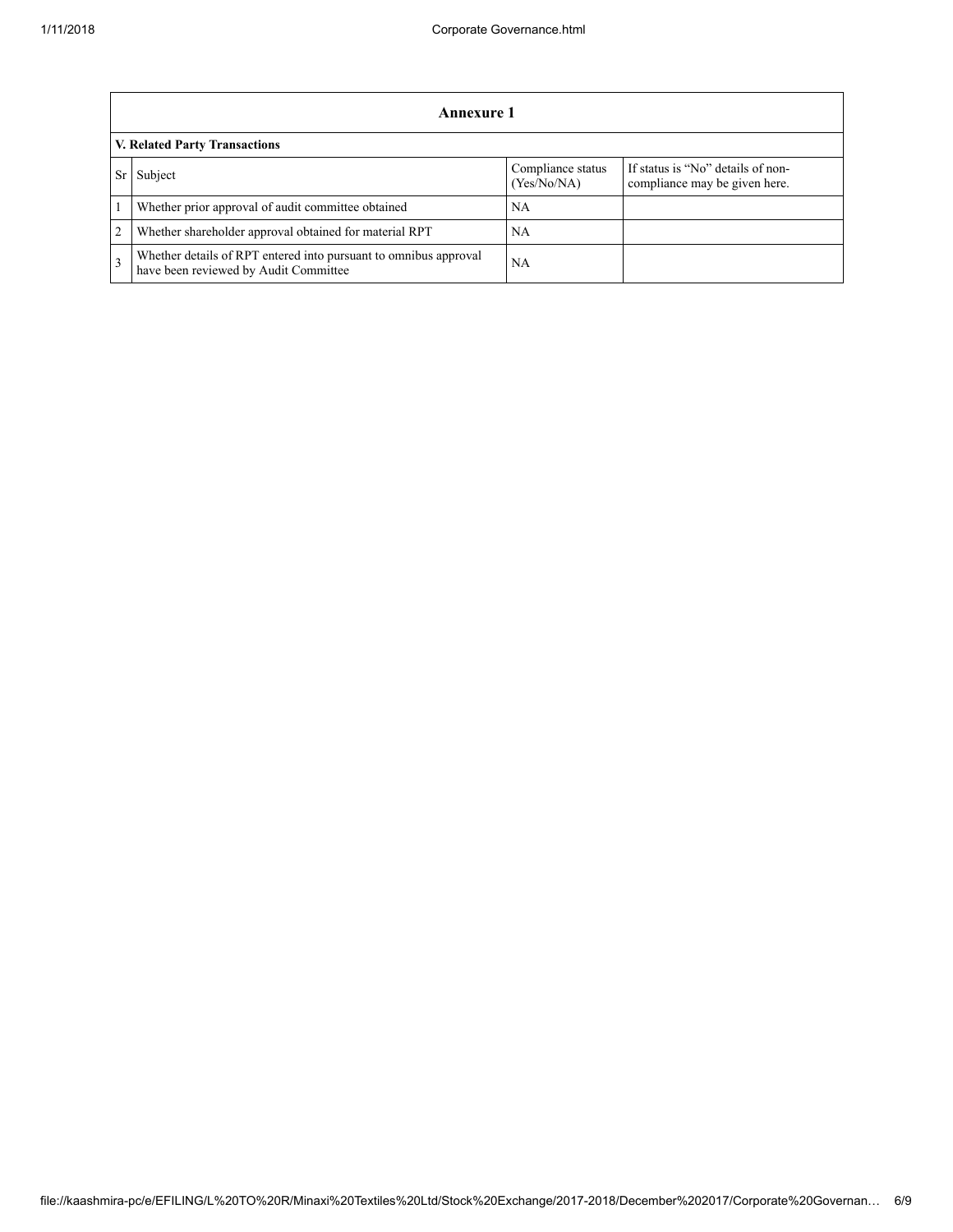|                | Annexure 1                                                                                                                                                                                                      |                               |  |  |  |  |
|----------------|-----------------------------------------------------------------------------------------------------------------------------------------------------------------------------------------------------------------|-------------------------------|--|--|--|--|
|                | <b>VI. Affirmations</b>                                                                                                                                                                                         |                               |  |  |  |  |
| Sr             | Subject                                                                                                                                                                                                         | Compliance<br>status (Yes/No) |  |  |  |  |
|                | The composition of Board of Directors is in terms of SEBI (Listing obligations and disclosure requirements)<br>Regulations, 2015                                                                                | Yes                           |  |  |  |  |
| $\overline{2}$ | The composition of the following committees is in terms of SEBI(Listing obligations and disclosure requirements)<br>Regulations, 2015 a. Audit Committee                                                        | Yes                           |  |  |  |  |
| $\mathbf{3}$   | The composition of the following committees is in terms of SEBI(Listing obligations and disclosure requirements)<br>Regulations, 2015. b. Nomination & remuneration committee                                   | Yes                           |  |  |  |  |
| $\overline{4}$ | The composition of the following committees is in terms of SEBI(Listing obligations and disclosure requirements)<br>Regulations, 2015. c. Stakeholders relationship committee                                   | Yes                           |  |  |  |  |
| 5              | The composition of the following committees is in terms of SEBI(Listing obligations and disclosure requirements)<br>Regulations, 2015. d. Risk management committee (applicable to the top 100 listed entities) | NA                            |  |  |  |  |
| 6              | The committee members have been made aware of their powers, role and responsibilities as specified in SEBI<br>(Listing obligations and disclosure requirements) Regulations, 2015.                              | Yes                           |  |  |  |  |
| $\overline{7}$ | The meetings of the board of directors and the above committees have been conducted in the manner as specified in<br>SEBI (Listing obligations and disclosure requirements) Regulations, 2015.                  | Yes                           |  |  |  |  |
| 8              | This report and/or the report submitted in the previous quarter has been placed before Board of Directors.                                                                                                      | Yes                           |  |  |  |  |